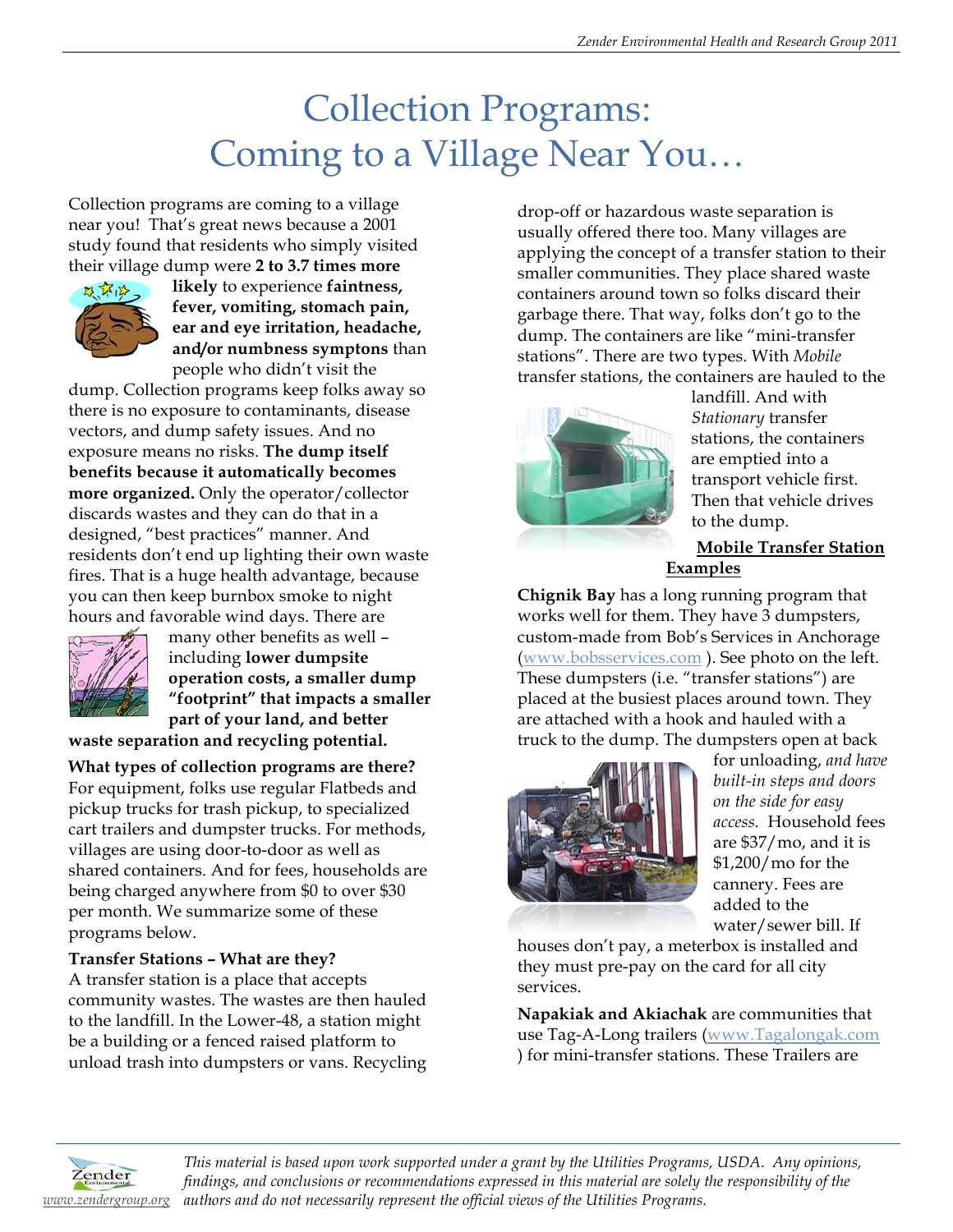enclosed cages that can be used either as stationary dumpsters or collection carts. Wheels can be changed out for skis in winter. In these communities the trailers are placed around town for residents' use. The collector hooks the full trailer up to an ATV, drives it to the dump and brings the empty trailer to the next station. Then the full trailer there is taken to the dump, emptied, and brought to the next station, etc. *The advantage of having a fully enclosed trailer cart is that more trash can be piled into the cart and hauled per load. And litter doesn't fly out.* The trailers are collected twice per week, and the system works well for them, although they need more trailers.

**Tetlin** - Tetlin's landfill is not presenting many issues, but their problem is with moose, dogs, and



bears getting into their town garbage. So they recently began using Tag-A-Long trailers as well. *They don't have many trailers, so they located them closest to Elder's homes* as their placement strategy. Like many villages,

they don't have a way to pay a collector yet. Instead of waiting until they can convince the community to pay, they are trying to *use volunteers to drive the trailers* to the dump. They are also considering employing GA recipients to work as an exchange. For example, GA recipients in Fort Yukon staff their Recycling Center to work for benefits and contribute a valuable community service.

### **Stationary Mini-Transfer Stations**

**Eek.** Eek worked with UAF Cooperative Extension to study their traditional drinking water and how bacteria could be transported from the dump to town. The results spurred the community to start a collection program. They began using tipping dumpster bins and a fitted trailer system from Summit Consulting Services (www.scsalaska.com ). However, this system didn't work well for Eek's conditions and usage. They now use these bins inplace and then employ an ATV and open cart to transfer the trash to the dump*. They still collect from Elder's homes, as well as some others who need it.* The

collection program has made a big difference at their dump. All the birds that used to fly from the dump to town and land on household roofs are gone. Because most residents use untreated roof rainwater for drinking, their water supply is much better protected. *Residents don't burn at the dump anymore. So Eek can now operate their burnbox during favorable winds* 



*– keeping harmful ash away from roofs and residents' noses.* They have not started a user fee yet. But the IGAP Dept has been working hard on educating the community and it is working. The City has a waste separation ordinance and

they will soon be in a position to begin user fees to help sustain the operation. Eek IGAP's advice in reaching the community is to focus on health.

**Togiak** The City of Togiak has several dumpsters that hook and lift into a rear loading garbage truck. About 5 – 10 households share each of the 20-30 dumpsters around town. Fees are \$10/mo. Not everyone pays primarily because they see that they can use the dumpsters for free. The dumpsters used to have plastic covers to keep trash contained, but the latches broke and there is a lot of wind-blown litter now. Togiak recommends checking the quality of the covers. *Another problem is that they don't have an easy way to separate wastes because they don't have separate bins.* And wastes are emptied straight into the landfill burncage so it is difficult for the operator to go through them there. Bigger businesses have their own dumpsters and pay about \$100 per dumpster, with smaller businesses paying



\$40/month, and lodges paying \$150 per boatload. The transfer station program has helped a lot. Folks only go to the dump now to salvage at the salvage area. There used to be burning in drums throughout town, but now because residents don't need to haul

their trash, they are happy to not burn.

### **Door-to-Door Collection**

Some communities service households by going door-to-door. This is called a "household collection program". With this program, you can have *"mandatory collection"*, where everyone must use the



*This material is based upon work supported under a grant by the Utilities Programs, USDA. Any opinions, findings, and conclusions or recommendations expressed in this material are solely the responsibility of the authors and do not necessarily represent the official views of the Utilities Programs.*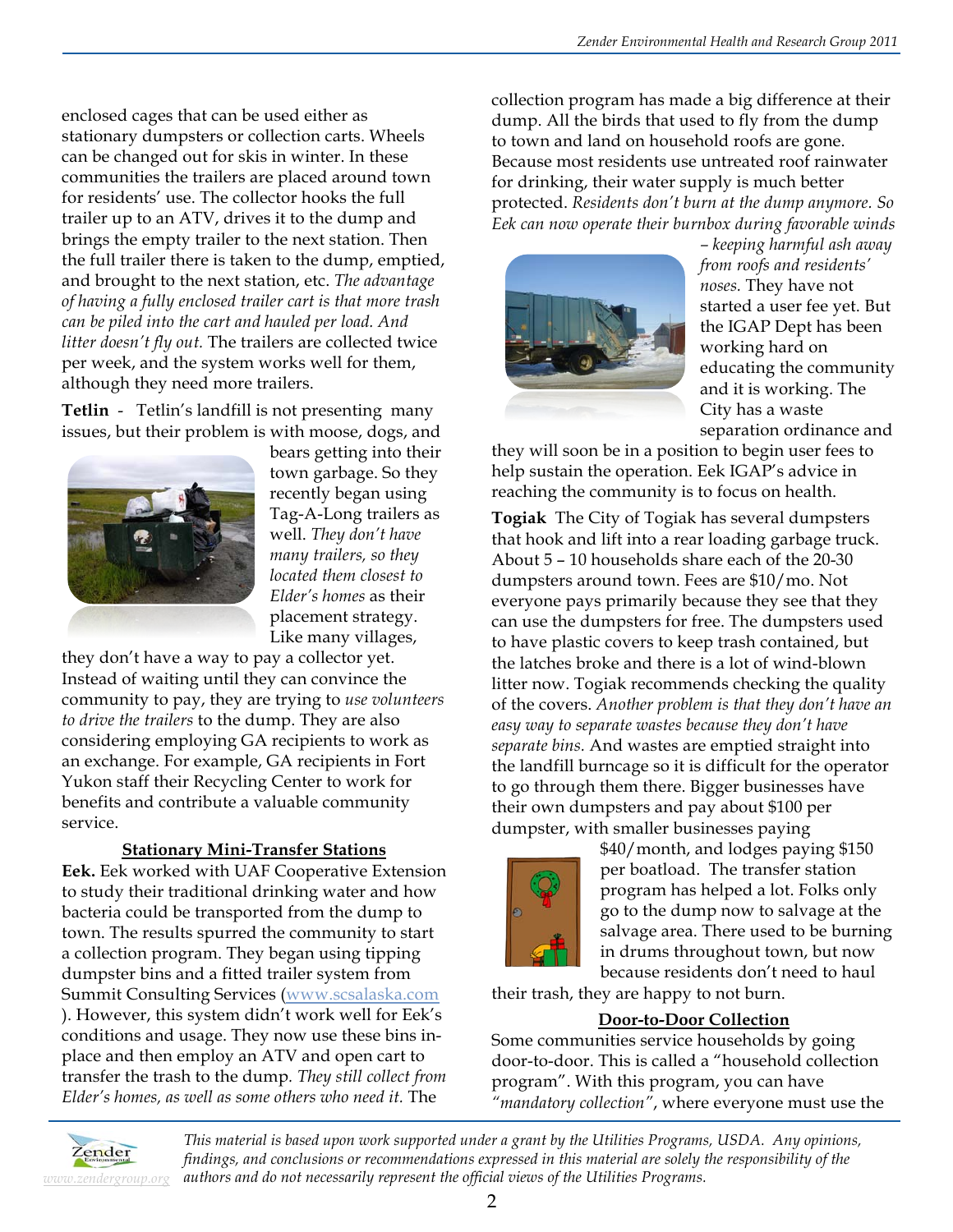service. Or you can have *"voluntary collection"*, where only people that want the service participate. Usually, voluntary service is a pay service. The advantage of mandatory service is that you can keep the entire community away from the dump. The disadvantage is that if you charge for the service, it is hard to collect fees from everyone. A lot of villages have this problem.

**St Mary's** The city operates a household collection program 2 times/week. They have been operating the program successfully for 12 years. They have what is called "*source separation".* That means wastes are separated by the households before collection or self-hauling. The city brings the truck by once per week for burnable trash,

and once per week for non-



*Bins were labeled by the kids.*

burnable trash. They have a driver plus a collector who picks the trash up and crushes it before going to the next house. *St Mary's has on-call workers as a backup so that garbage doesn't accumulate in town* when their regular workers are gone. Businesses pay \$1,200 annually, and houses pay \$10/month in their sewer bill. Folks there see the program as a big improvement. Before there was trash everywhere. Before, the City tried to control the dump by having open hours. But folks would just throw their trash

outside when dump was closed

**Toksook Bay** IGAP has been working hard with several entities to obtain a door-to-door system that suits their community, and it has finally paid off. They received funds from an ANTHC-RurALCap Environmental Demonstration grant to purchase 3 collection bins for each household to do source separation. Each house will separate trash into burnables, non-burnables, and hazardous waste. To make it easier, the bins are color coded according to the trash type. Then Coastal Village Services helped them purchase a Tag-A-Long Trailer that can use both wheels and skis. And The Alaska Legislature gave funds for a burnbox and dump cleanup so that there would

be space at their dump for the collected wastes. Finally, City funds will hire the collectors. They don't have a fee yet, but IGAP has been working with City Council to let them know a fee will be needed. Because of the long and hard effort, the community is really interested in the bins and IGAP receives many calls wanting to know when they'll be distributed. Unfortunately, no



one wants to pay a fee. To help spur interest, IGAP has the kids come in and put labels and pictures on all the bins to designate what goes in them. *The advice of IGAP in starting a collection program is to have patience.* Everything doesn't work out as planned but it will

fall into place. One of the most important and effective ways to get the community involved is to do outreach.

**Elim** also started an ATV household collection program using an ANTHC/RurAL CAP community Environmental Demonstration grant. They purchased an ATV and used a resident's open wagon. To start interest, they began with a free month of collection for everyone, which



included separated reyclables (see picture). They had 34 houses sign-up, but most dropped out when the \$10/month fee began. That did not give them enough money to operate the program

for anyone. They are now looking for funds to help pay the collector's salary. They feel *one month's time to get used to the program was not enough and recommend planning for a lot of education* if you want to charge enough to pay for the operator and fuel.

**Yakutat** Yakutat is one of a few communities that has a private waste collector. He charges \$52/mo to haul in his own pickup truck. *Relying on private haulers is nice because you don't need to furnish the equipment.* But you also don't have the control you might otherwise have and you don't get the revenue. Lower-48 cities often contract private haulers as a way to have control over the operation—but to still avoid the operational



*This material is based upon work supported under a grant by the Utilities Programs, USDA. Any opinions, findings, and conclusions or recommendations expressed in this material are solely the responsibility of the authors and do not necessarily represent the official views of the Utilities Programs.*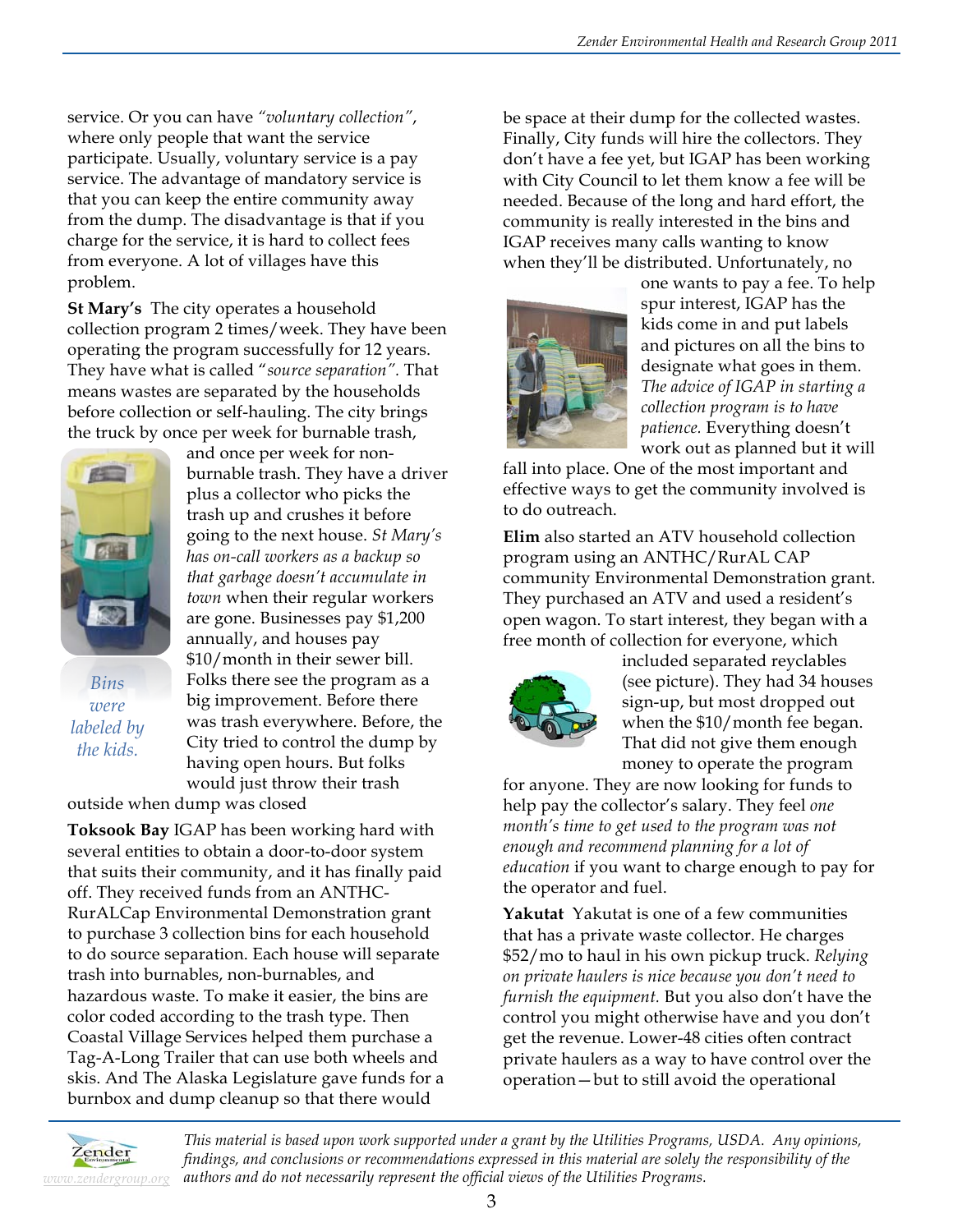### **Continued from previous page**

costs. An ordinance that spells out rules for private garbage services is possible as well. The City is looking into moving towards a flat mandatory fee with its water/sewer bill for landfill use, in order to continue to have a clean and well-managed landfill.

**Koyuk** has had a collection program operated by the City for over 10 years. They don't have many problems and people don't really visit the dump anymore. They use a 350 Ford Truck Flatbed as a collection vehicle and go door-to-door to collect twice per week. This takes two operators 4 hours per day. They charge \$25.50 for houses and \$81.60 for businesses. Unlike several villages that include the fees in water and sewer, Koyuk sends out a separate bill for solid waste. They have fairly good rates of payment, but not perfect. *To keep folks away from the dump, they still collect wastes from those households.*

**Mekoryuk** To address the problem of residents not paying, *Mekoryuk has a voluntary system where residents pre-pay* at the Tribal Office \$15/mo for houses and \$30/mo for businesses. Mekoryuk has an ATV and Cage-trailer system and the collector drives door-todoor for paying customers. This system works well in terms of logistics, but the participation is low – with just a handful of users in the summer. IGAP is still in the early stages of developing and they hope to

> educate the community more with handouts from



*This collection vehicle will pull an open metal cart for household trash bags*

### http://zendergroup.org/viewdocs.htm.

**Chefornak** also uses a Tag-A-Long Trailer for door-todoor collection. They have been operating longer and have a slightly better participation rate. *When they switched from an open cart to closed cage trailer, the operator had to make only about half the number of trips to the dump*. He was able to pile and cram in almost twice as many garbage bags!

**Transfer Station and Household Collection Pedro Bay** built a single main transfer station that is similar to a Lower-48 facility. It is not just a dumpster, but a facility with an incinerator and baler. The voluntary program they are planning is termed a "Pay As You Throw" Program. That means folks pay based on the amount of trash they have. In Pedro Bay, they are thinking \$5 for 2 big black/green garbage bags, \$3 for 2 kitchen-size bags, and \$1 per additional bag. *If wastes are separated they might get collection for free.* Businesses would pay the same as houses. Folks would call



when they needed collection. The community has heard the idea and is okay with trying it. *For people who don't want the collection program, IGAP put in an access door at their facility to drop off trash in a designated* 

*box.* This way, folks are still kept away from the dump, and even self-haulers can be protected.

**Igiugig** also has something similar to a regular transfer station setup. Folks take their trash and recyclables to a central recycling center where there is a trash trailer, recycling bins, a glass crusher, and baler. The trailer is driven to the landfill. The landfill is always locked and no one is allowed in except the operator. *Igiugig uses interns to collect trash from elder's homes.* They charge everyone a \$10 monthly fee that is a line item on the utility bill. *As an incentive, folks who participate in community cleanup get half off their fee, and everyone pays.* To help pay for the landfill and pay a fair share, Lodges are charged significantly more.

#### **User Fees**

There seem to be two main reasons why villages don't have programs. First, it is difficult to get the community to pay fees to pay for the program. Second, folks don't know where to

begin. This article gave you some ideas on user fee rates and structures and incentives. But next newsletter we will explore in more detail the different ways to get residents to pay and resources for setting user fees.

### **Collection Program Resources**

For an education factsheet that you can share with Council and community on the benefits of starting



*This material is based upon work supported under a grant by the Utilities Programs, USDA. Any opinions, findings, and conclusions or recommendations expressed in this material are solely the responsibility of the authors and do not necessarily represent the official views of the Utilities Programs.*